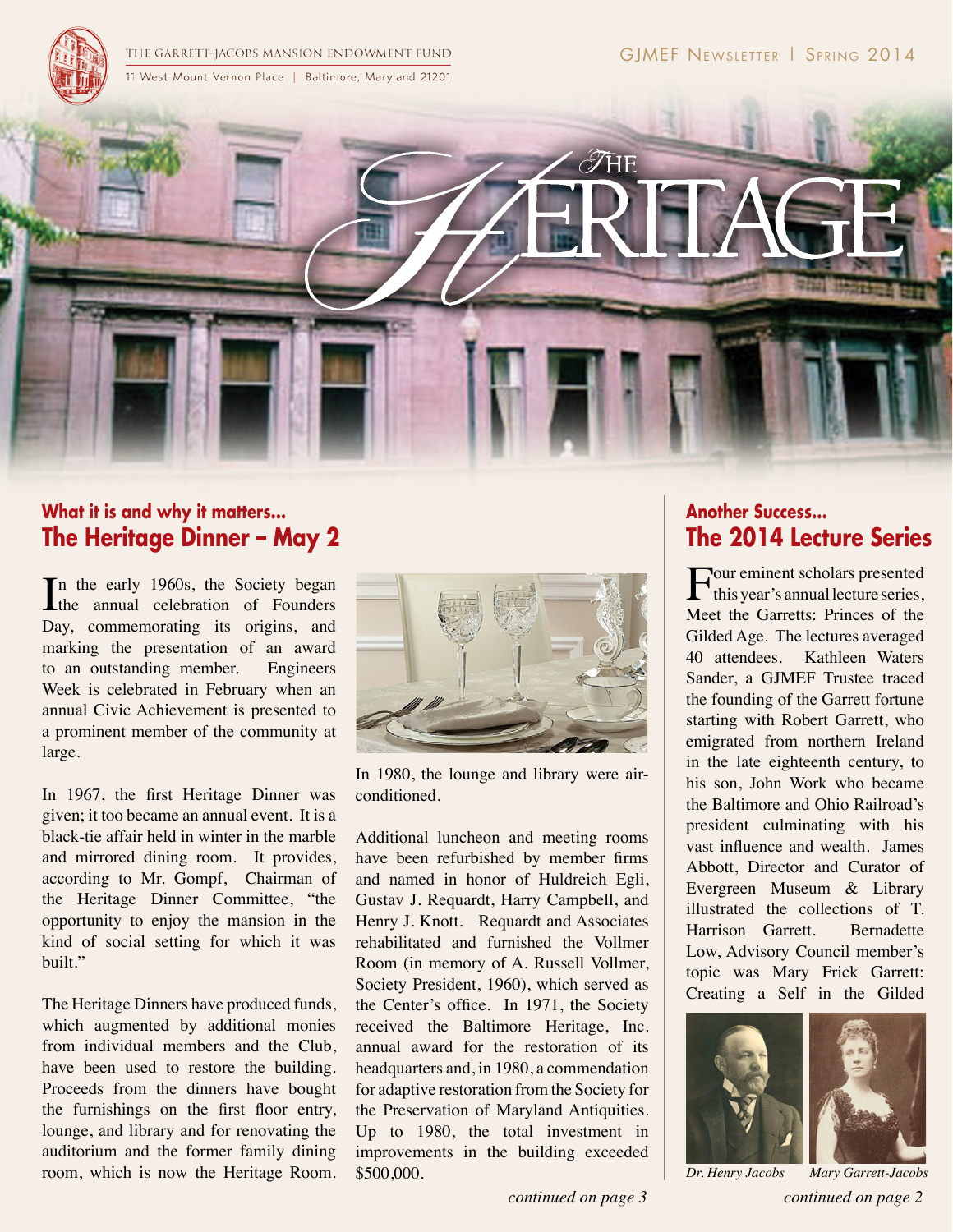

**THE GARRETT-JACOBS MANSION ENDOWMENT FUND** 

#### **Board of Trustees**

The Garrett-Jacobs Mansion 11 West Mount Vernon Place Baltimore, Maryland 21201-5190 410-539-6914 www.garrettjacobsmansion.org

Mr. Michael Dick Mr. Carl Eastwick Mr. Frank Dittenhafer Mr. David H. Gleason Mr. Johns W. Hopkins, Jr. Ms. Lisa Keir Mr. Robert F. Leach Mr. Charles A. Meyer Mr. J. William Middelton Ms. Judith Proffitt Dr. Kathleen Waters Sander Mr. Douglas F. Suess Mr. Bruce T. Votta Mr. John Carroll Weiss, III

Heritage Editor: Jo Anne Sabas

*"Heritage" is distributed to members and friends of The Garrett-Jacobs Mansion Endowment on a quarterly basis.*

#### **Advisory Board**

James Abbott Jeffrey Buchheit The Honorable John Carroll Byrnes J. Joseph Clarke, Jr. James D. Dilts Charles B. Duff Elaine Eff James Garrett Eva Higgins Lance Humphries Henry Johnson Lisa Keir Cindy Kelly Leslie King-Hammond Zippy Larson Bernadette Low, PhD Jane McConnell Travers Nelson Walter Schamu Andrew Van Styn Gary Vikan Courtney B. Wilson

### **MISSION STATEMENT**

The mission of the Garrett-Jacobs Mansion Endowment Fund is to preserve and restore the Mansion as a National Historic Landmark and to share the history, architectural and civic legacy of the Mansion for the benefit and education of the public.

## **The GJMEF Advisory Council**

At its March 13th meeting, members<br>
of the Garrett-Jacobs Mansion Endowment Fund Advisory Council received an update on recent activities at the Mansion and discussed plans for the future. Updates focused on projects planned, underway, and completed. Completed restoration projects included the railing in the Marble Hall and the woodwork and window treatments in the Library. The Heritage Room and construction of the new tower to house the elevator are the two large projects in the planning stages. Planning for raising funds to underwrite the cost for these two projects is underway.

As the primary charge of the Council is to provide advice on expanding public programs, members were delighted to learn how successful recent public programs were in drawing visitors to the Mansion. The 2013-2014 lecture series drew kudos and many suggestions for topics for the

#### **The 2014 Lecture Series**

#### from page 1

Age. Although propriety dictated Mrs. Garrett's staying out of the public eye, she was the patron behind the Mansion's extensive renovations, the art collection, and the many social functions held at her townhouse. Finally, Edward Heimiller recounted the family background and personal interests of Dr. Henry Barton Jacobs. Dr. Jacobs, like his wife, had numerous charities that he supported, notably medical research into tuberculosis.

2014-2015 series. A couple of suggested topics among others for the next series were prominent families who lived on Mt. Vernon Place and architects who designed the buildings on Mt. Vernon Place. Other recommendations for additional programs were put forth, centered on ways to involve our partner organizations and their members in activities at the Mansion. The Mount Vernon Cultural District, Maryland Historical Alliance, and Baltimore Heritage are those partners and who extend to the Johns Hopkins University and Medical School, the Baltimore Museum of Art, the B&O Railroad, and AIA Baltimore.

So continue to look at The Heritage and the Garrett-Jacobs Mansion website for new activities in the coming year!

Thank you to Lisa Keir, GJMEF Trustee and Advisory Council Chairperson for her contribution to this article. ■

He assisted Mrs. Jacobs in fulfilling her bequests in support of children's medicine and in presenting her painting collections to the Baltimore Museum of Art. The four lectures provided a full picture of the occupants living at 7, 9, and 11 West Mount Vernon Place and their family associates. ■

*Thank you to Judith Proffitt, GJMEF Trustee for contributing this report.*

**Jo Anne Sabas, the Editor invites all suggestions, comments, and opinions. She can be contacted by letter through the address on this newsletter, by e-mail at sabas@ outdrs.net, or telephone 410-243-4242.**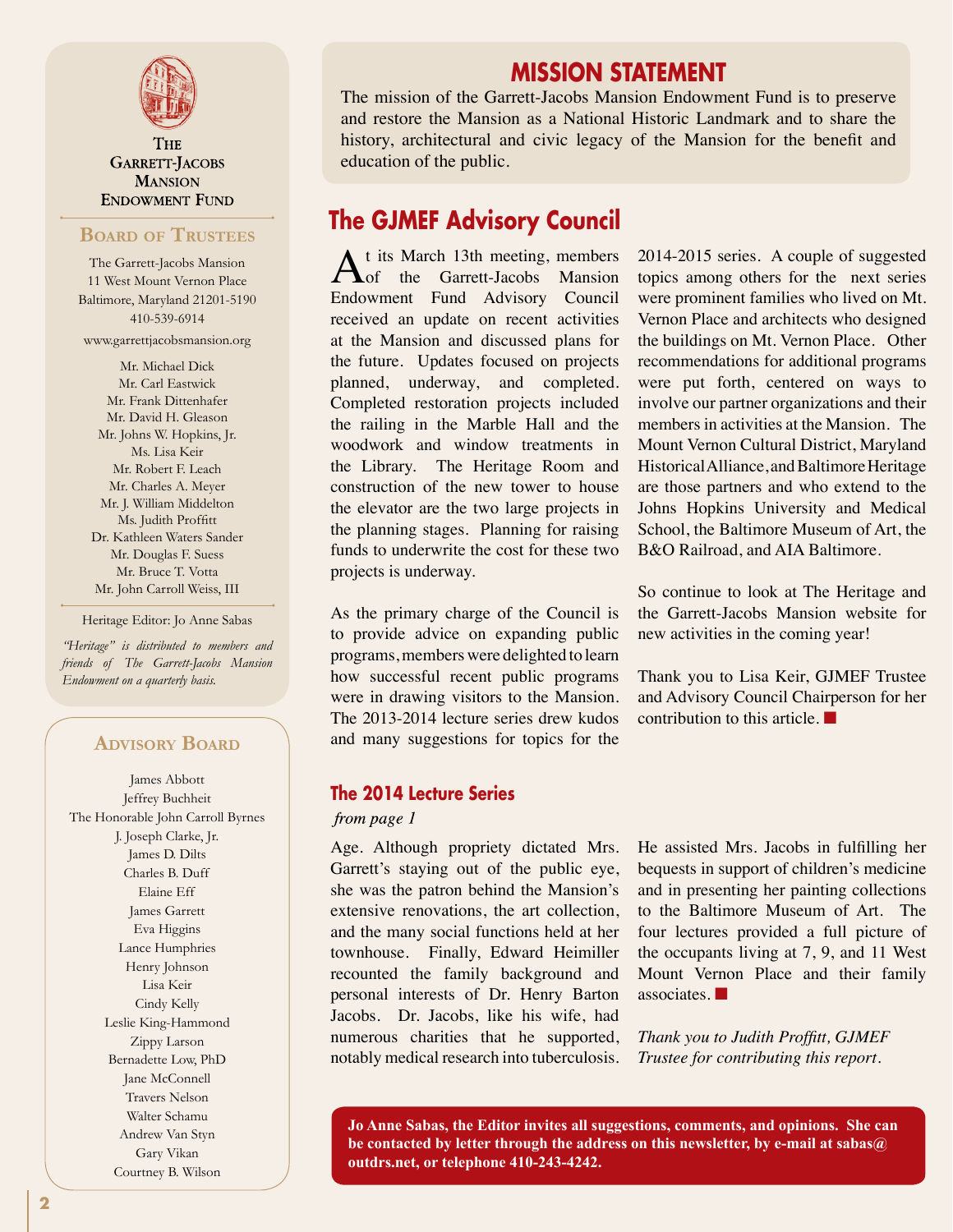#### *The Heritage Dinner*

#### from page 1

The Courtyard, formerly the Mansion's enclosed conservatory, was a major renovation project. The original roof was removed sometime before the Club's occupancy and the deck structure had deteriorated. The project was supported by three years' worth of Heritage Dinner proceeds plus additional loan funds. Demolition began in the summer of 1973. The handrails and stairs were restored. The new Courtyard was dedicated in May 1974. It was the largest single restoration item the Society undertook since its occupancy. On the day the Courtyard was dedicated, Society President F. Pierce Linaweaver said, "We are making every effort to maintain and restore (the building,) not as it was. . . .but to create an engineering center where we may meet and, and on occasion, invite guests to enjoy with us this splendid legacy from the past."

That spirit lives on today in the mission of the Garrett-Jacobs Mansion Endowment Fund. After its creation in 1992, The Heritage Dinner gave way to the Boiler Blast that raised funds for replacing the heating plant. This event then became the annual Fire Ball Gala. In planning for the 2005 ESB Centennial, it was suggested that the Heritage Dinner be reconstituted by the Club as a member/guest event to raise funds for a specific project or acquisition. Now the dinner is a formal soiree featuring a five-course gourmet dinner with wine pairings and music. Diners enjoy special decorations and

### *In Memoriam*

**Willard Hackerman** October 6, 1918 – February 10, 2014

A longtime supporter and great friend of the Garrett-Jacobs Mansion Endowment Fund

are asked to make a tax-deductible donation to the Heritage Fund. Restoration of the Tiffany Windows and gas-flame installations in three of the Mansion's many fireplaces were achieved over the past several years.



While there is not an honoree for every year, this year the Club's Board agreed, with a suggestion from one of the GJMEF trustees, to honor J. William Middelton, past president and current trustee of the organization, for his tireless efforts to raise funds during two major capital campaigns. This year's acquisition of Library furnishings will be dedicated to Mr. Middelton. The Club has also agreed to invite nonmembers this year to honor him for his many accomplishments.

The price for non-members is \$110 including service charge, tax, and valet parking. Festivities start at 6:00 p.m. on Friday May 2. Inquiries should be made to the Club at 410-539-6914 with Patti Boylan.

*Thank you to Dale Whitehead, ESB Executive Director for contributing this article.*

### **Winding Down the Season**

#### **Friday May 9 at 7:30 p.m.**



Atlantic Guitar Quartet Tickets are  $$15 + a$  cash bar. Contact: www. atlanticguitarquartet.com

**Friday May 16 at 8:00 p.m.**



The Life & Music of Maria Callas presented by the Baltimore Concert Opera. Tickets are \$60 & up.

Available at baltimoreconcertopera.com.

### **Fireball 2014 Success**



Fireball 2014 was a great success.<br>
Co-chaired by Chris McCarthy, Jessica Souder, and Kurt Wallace, this year's event was a sellout occasion. It was decided that the event would have a Caribbean Island theme which was seen throughout the evening included in the food, drinks and entertainment. The evening started off with the Marissa Muro Trio entertaining the guests while hors d'oeuvres were being served. Following the Trio was the band, the Klassix sponsored by United Energy Products. The band created a fun and upbeat atmosphere in the Ballroom. Some of the unique foods served in keeping with the Caribbean theme were tropical-island-style-pork, jerk-chicken Caesar salad, and Malibu shrimp. Guests were able to take home a photo from our photo booth provided by Gravity 180 and sponsored by Compliance Environmental. Fireball 2014 was able to raise **\$55,000** for the Endowment Fund and its mission.

#### **Thanks to all of our sponsors:**

Main Bar -**Evapco** Specialty Drink Bar - **N.H. Yates & Co**. Courtyard Bar - **Emjay** Sushi Bar - **Siemens** Patron Bar - **Havtech** Beer Bar - **ATS** Bourbon Bar - **Southern Mechanical** Rum Bar - **Southern Mechanical** Entertainment - **United Energy Products** Lower Level Bar **Sessa Sheet Metal** Photo Booth - **Compliance Environmental**

Raw Bar - **Chesapeake Systems** Lower Level Entertainment - **Victaulic** Dessert Station - **Shade Construction**